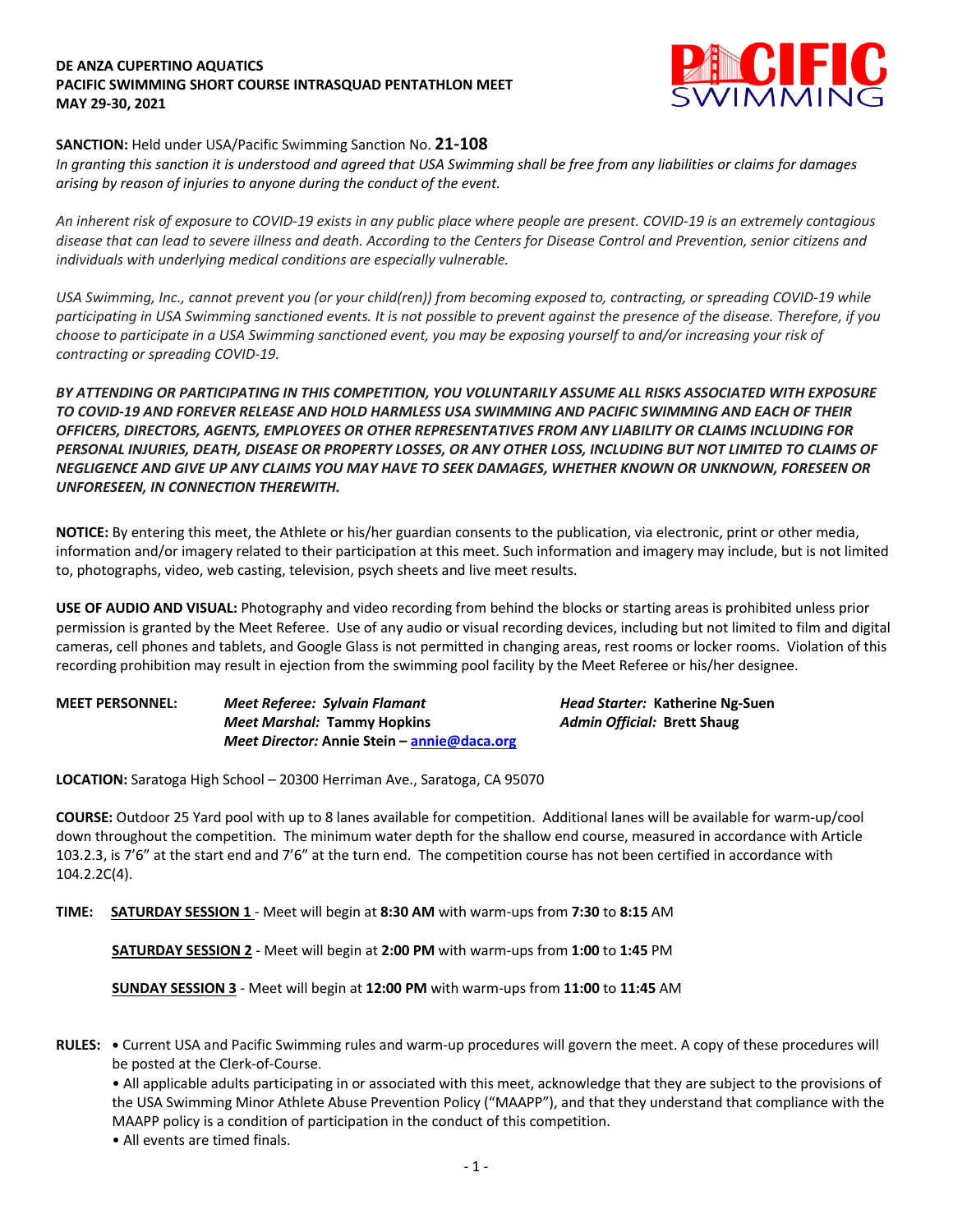- All events will swim fast to slow.
- All events will swim as mixed gender.
- Athletes shall be entered in all 5 offered events in their session.
- A maximum of 40 athletes may compete in each session. Athletes may compete in 1 session ONLY for the meet.

**•** If local conditions warrant it the Meet Referee, with the concurrence of the Meet Director, may require a mandatory scratch down. Immediate cash refunds will be made for any mandatory scratches.

• The local facilities guidelines, restrictions and interpretations of the local public health guidelines shall be followed at this meet.

### • **All Coaches and Officials must wear their USA Swimming membership cards in a visible manner.**

**UNACCOMPANIED ATHLETES:** Any USA Swimming Athlete-Member competing at the meet must be accompanied by a USA Swimming Member-Coach for the purposes of Athlete supervision during warm-up, competition and warm-down. If a Coach-Member of the Athlete's USA Swimming Club does not attend the meet to serve in said supervisory capacity, it is the responsibility of the Athlete or the Athlete's legal guardian to arrange for supervision by a USA Swimming Member-Coach. The Meet Director or Meet Referee may assist the Athlete in making arrangements for such supervision; however, it is recommended that such arrangements be made in advance of the meet by the Athlete's USA Swimming Club Member-Coach.

**RACING STARTS:** Athletes must be certified by a USA Swimming member-coach as being proficient in performing a racing start or must start the race in the water. It is the responsibility of the Athlete or the Athlete's legal guardian to ensure compliance with this requirement.

**RESTRICTIONS:** • Smoking and the use of other tobacco products is prohibited on the pool deck, in the locker rooms, in spectator

- seating, on standing areas and in all areas used by Athletes, during the meet and during warm-up periods.
- Sale and use of alcoholic beverages is prohibited in all areas of the meet venue.
- No glass containers are allowed in the meet venue.
- No propane heater is permitted except for snack bar/meet operations.
- All shelters must be properly secured.
- Deck Changes are prohibited.

• Destructive devices, to include but not limited to, explosive devices and equipment, firearms (open or concealed), blades, knives, mace, stun guns and blunt objects are strictly prohibited in the swimming facility and its surrounding areas. If observed, the Meet Referee or his/her designee may ask that these devices be stored safely away from the public or removed from the facility. Noncompliance may result in the reporting to law enforcement authorities and ejection from the facility. Law enforcement officers (LEO) are exempt per applicable laws.

• Operation of a drone, or any other flying apparatus, is prohibited over the venue (pools, Athlete/Coach areas, Spectator areas and open ceiling locker rooms) any time Athletes, Coaches, Officials and/or Spectators are present.

Operation of a drone, or any other flying apparatus, is prohibited over the venue (pools, Athlete/Coach areas, Spectator areas and open ceiling locker rooms) any time Athletes, Coaches, Officials and/or Spectators are present.

• Per COVID-19 protocols, spectators shall not be permitted on the pool deck. Parents may view their athlete's races from outside the pool fencing and must wear masks/maintain social distance at all times.

**ELIGIBILITY:** • Athletes must be current members of USA Swimming and enter their name and registration number on the meet entry card as they are shown on their Registration Card. If this is not done, it may be difficult to match the Athlete with the registration and times database. The meet host will check all Athlete registrations against the SWIMS database and if not found to be registered, the Meet Director shall accept the registration at the meet (a \$10 surcharge will be added to the regular registration fee). Duplicate registrations will be refunded by mail.

• Meet is open only to qualified athletes registered with DACA. Qualified Athletes who are unattached but participating with DACA are eligible to compete.

- Entries with "NO TIME" will be ACCEPTED.
- Disabled Athletes are welcome to attend this meet and should contact the Meet Director or Meet Referee regarding any special accommodations on entry times and seeding per Pacific Swimming policy.
- The Athlete's age will be the age of the Athlete on the first day of the meet.

**ENTRY FEES:** \$25.00 flat fee per athlete. Fees shall be billed directly to athlete's DACA account. No refunds will be made.

**ENTRIES:** Entries shall be handled in-house and fees billed to athlete's DACA accounts. Athletes shall confirm their participation via teamunify no later than **Friday, May 21st, 2021.**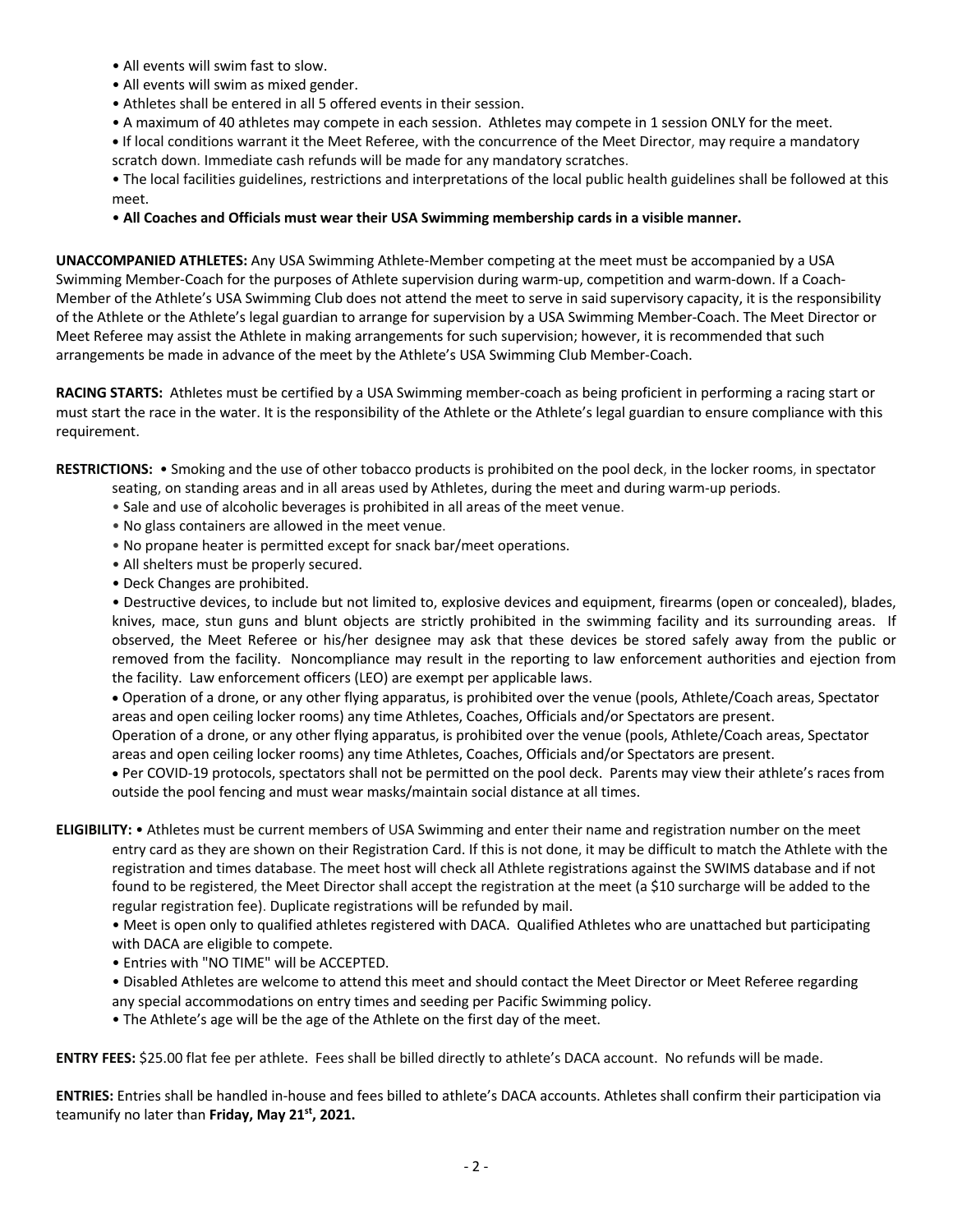**CHECK-IN:** The meet shall be pre-seeded. Athletes shall report to the bull-pen area at their scheduled time for each event.

**SCRATCHES:** Any Athletes not reporting for or competing in an individual timed final event that they have entered shall not be penalized.

**AWARDS:** None.

# **ADMISSION:** Free.

**MISCELLANEOUS:** No overnight parking is allowed. Facilities will not be provided after meet hours.

|               | SATURDAY, MAY 29th, 2021 | SUNDAY, MAY 30th, 2 |                   |  |  |
|---------------|--------------------------|---------------------|-------------------|--|--|
|               | <b>SESSION 1</b>         | <b>SESSION 3</b>    |                   |  |  |
| <b>EVENT#</b> | <b>EVENT</b>             | <b>EVENT#</b>       | <b>EVENT</b>      |  |  |
| 101           | MIXED OPEN 50 FREE       | 301                 | MIXED OPEN!       |  |  |
| 103           | MIXED OPEN 50 BACK       | 303                 | MIXED OPEN 5      |  |  |
| 105           | MIXED OPEN 50 BREAST     | 305                 | MIXED OPEN 50     |  |  |
| 107           | MIXED OPEN 50 FLY        | 307                 | <b>MIXED OPEN</b> |  |  |
| 109           | MIXED OPEN 100 IM        | 309                 | MIXED OPEN        |  |  |
|               |                          |                     |                   |  |  |
|               | <b>SESSION 2</b>         |                     |                   |  |  |
| 201           | MIXED OPEN 50 FREE       |                     |                   |  |  |
| 203           | MIXED OPEN 50 BACK       |                     |                   |  |  |
| 205           | MIXED OPEN 50 BREAST     |                     |                   |  |  |
| 207           | MIXED OPEN 50 FLY        |                     |                   |  |  |
| 209           | MIXED OPEN 100 IM        |                     |                   |  |  |

#### **ORDER OF EVENTS**

| SATURDAY, MAY 29th, 2021 |                      |  | <b>SUNDAY, MAY 30th, 2021</b> |                      |  |  |  |  |
|--------------------------|----------------------|--|-------------------------------|----------------------|--|--|--|--|
| <b>SESSION 1</b>         |                      |  | <b>SESSION 3</b>              |                      |  |  |  |  |
| 'ENT#                    | <b>EVENT</b>         |  | <b>EVENT#</b>                 | <b>EVENT</b>         |  |  |  |  |
| 101                      | MIXED OPEN 50 FREE   |  | 301                           | MIXED OPEN 50 FREE   |  |  |  |  |
| 103                      | MIXED OPEN 50 BACK   |  | 303                           | MIXED OPEN 50 BACK   |  |  |  |  |
| 105                      | MIXED OPEN 50 BREAST |  | 305                           | MIXED OPEN 50 BREAST |  |  |  |  |
| 107                      | MIXED OPEN 50 FLY    |  | 307                           | MIXED OPEN 50 FLY    |  |  |  |  |
| 109                      | MIXED OPEN 100 IM    |  | 309                           | MIXED OPEN 100 IM    |  |  |  |  |

Use the following URL to find the time standards: http://www.pacswim.org/swim-meet-times/standards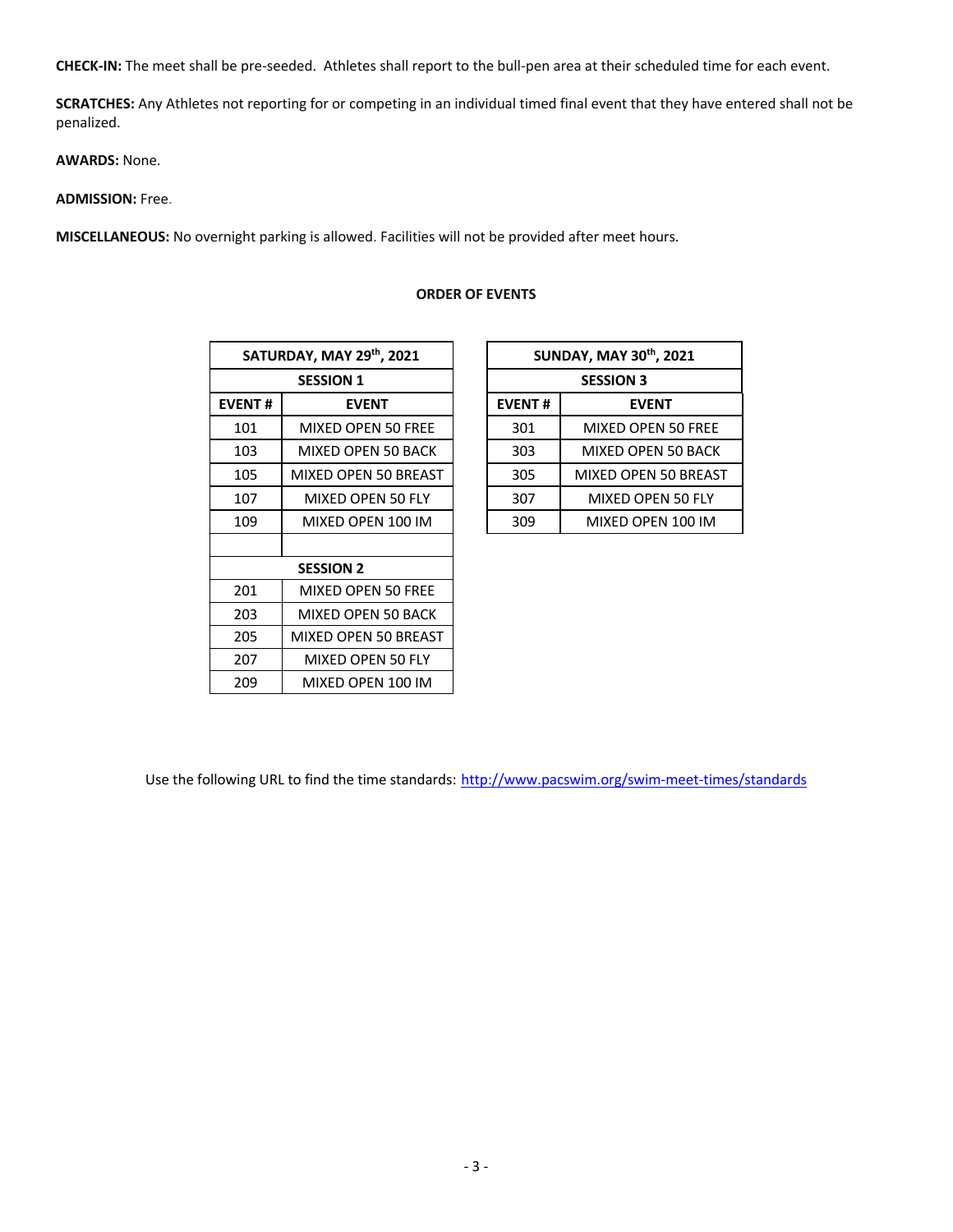|                      |                   |  |                         |                                        |                                        |                                        | Pacific Swimming - Hosted by DACA<br>SHORT COURSE PENTATHLON INTRASQUAD |                      |                      |           |            |           |           |  |
|----------------------|-------------------|--|-------------------------|----------------------------------------|----------------------------------------|----------------------------------------|-------------------------------------------------------------------------|----------------------|----------------------|-----------|------------|-----------|-----------|--|
|                      |                   |  |                         |                                        |                                        |                                        | MAY 30-31, 2021                                                         |                      |                      |           |            |           |           |  |
| Name: Last           |                   |  | First                   |                                        |                                        |                                        | Consolidated Entry Form<br>Middle                                       |                      |                      |           |            |           |           |  |
|                      |                   |  |                         |                                        |                                        |                                        |                                                                         |                      |                      |           |            |           |           |  |
| Club Abbr.           |                   |  | <b>UNATT TEAM ABBR</b>  |                                        |                                        | Club Name                              |                                                                         |                      |                      |           |            |           |           |  |
|                      |                   |  |                         |                                        |                                        |                                        |                                                                         |                      |                      |           |            |           |           |  |
| Age                  | Date of Birth     |  | Sex<br>M<br>$\mathsf F$ |                                        |                                        | $LSC - (PC, SN)$                       |                                                                         |                      |                      |           |            |           |           |  |
| USA-#                |                   |  |                         |                                        |                                        |                                        |                                                                         |                      |                      |           |            |           |           |  |
| Event#               | Distance / Stroke |  |                         |                                        |                                        |                                        | <b>Entry Time</b>                                                       |                      |                      |           | Circle one |           |           |  |
|                      |                   |  |                         |                                        |                                        |                                        |                                                                         | $\ddot{\phantom{a}}$ | $\ddot{\phantom{0}}$ |           |            |           | SCY / LCM |  |
|                      |                   |  |                         |                                        |                                        |                                        |                                                                         | $\ddot{\cdot}$       | $\bullet$            |           |            |           | SCY / LCM |  |
|                      |                   |  |                         |                                        |                                        |                                        |                                                                         | $\ddot{\cdot}$       | $\ddot{\phantom{0}}$ |           |            |           | SCY/LCM   |  |
|                      |                   |  |                         |                                        |                                        |                                        |                                                                         | $\ddot{\cdot}$       | $\ddot{\phantom{0}}$ |           |            | SCY / LCM |           |  |
|                      |                   |  |                         |                                        |                                        | $\ddot{\cdot}$<br>$\ddot{\phantom{a}}$ |                                                                         |                      |                      |           | SCY / LCM  |           |           |  |
|                      |                   |  |                         |                                        | $\ddot{\cdot}$<br>$\ddot{\phantom{0}}$ |                                        |                                                                         |                      |                      | SCY / LCM |            |           |           |  |
|                      |                   |  |                         | $\ddot{\cdot}$<br>$\ddot{\phantom{0}}$ |                                        |                                        |                                                                         |                      | SCY / LCM            |           |            |           |           |  |
|                      |                   |  |                         |                                        | $\ddot{\cdot}$<br>$\ddot{\phantom{a}}$ |                                        |                                                                         |                      |                      | SCY / LCM |            |           |           |  |
|                      |                   |  |                         |                                        | $\ddot{\cdot}$<br>$\ddot{\phantom{a}}$ |                                        |                                                                         |                      |                      | SCY / LCM |            |           |           |  |
|                      |                   |  |                         |                                        |                                        |                                        |                                                                         | $\ddot{\phantom{a}}$ | $\bullet$            |           |            |           | SCY / LCM |  |
|                      |                   |  |                         |                                        |                                        |                                        |                                                                         | $\ddot{\cdot}$       |                      |           |            |           | SCY / LCM |  |
|                      |                   |  |                         |                                        |                                        |                                        |                                                                         | $\ddot{\cdot}$       | $\bullet$            |           |            |           | SCY/LCM   |  |
|                      | <b>FLAT FEE</b>   |  |                         |                                        |                                        | \$25.00                                |                                                                         |                      |                      |           |            |           |           |  |
| Coach                |                   |  |                         |                                        |                                        |                                        |                                                                         |                      |                      |           |            |           |           |  |
| Athlete's<br>Address |                   |  |                         |                                        |                                        |                                        |                                                                         |                      |                      |           |            |           |           |  |
| Home Phone           |                   |  |                         |                                        | Cell Phone                             |                                        |                                                                         |                      |                      |           |            |           |           |  |